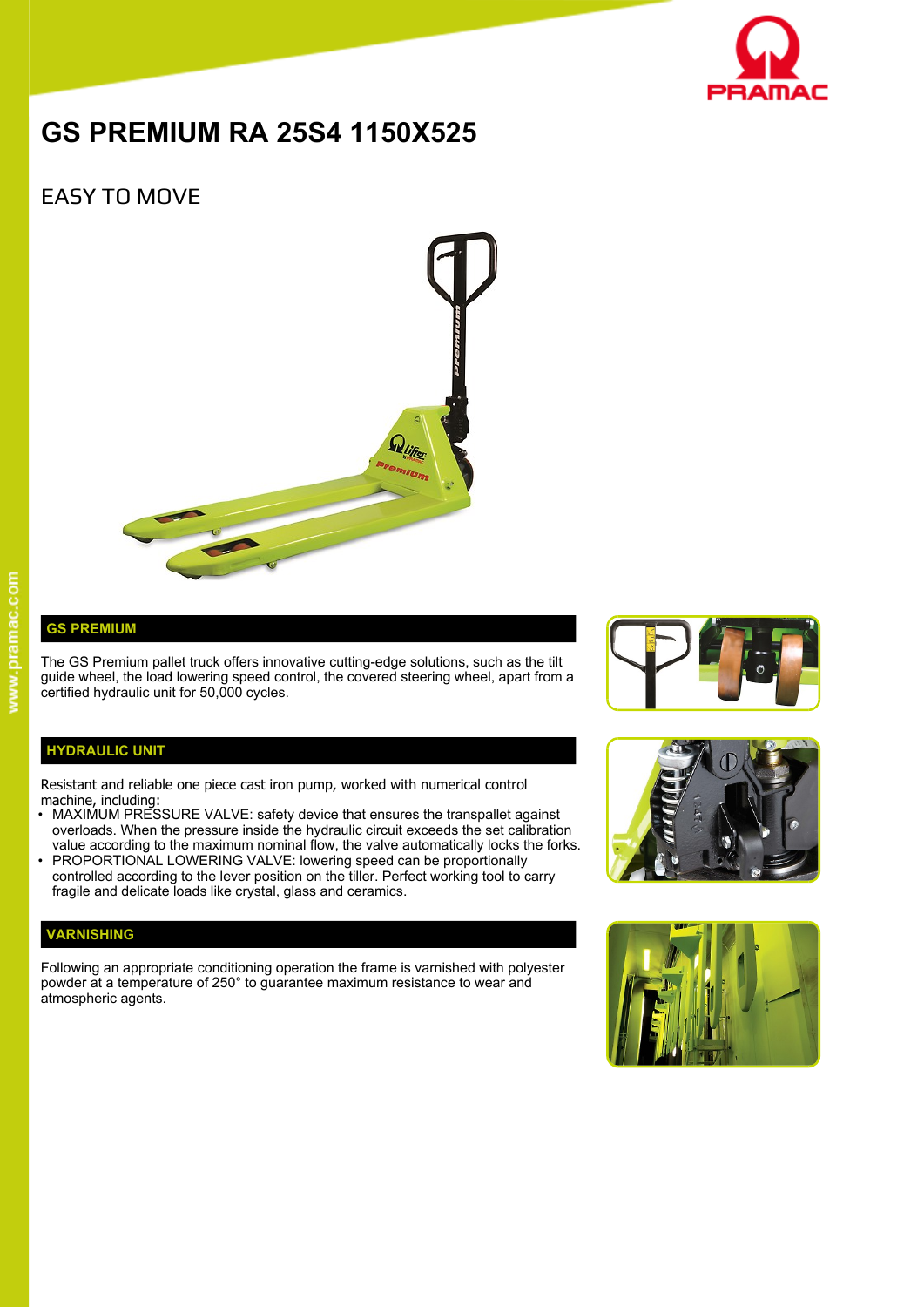|   |    | LIFTER     |
|---|----|------------|
|   |    | Manual     |
|   |    | Pedestrian |
| Q | Кg | 2500       |
| C | mm | 600        |
| x | mm | 932        |
| ν | mm | 1192       |
|   |    |            |

| <b>Weights</b>               |    |      |
|------------------------------|----|------|
| 2.1 Service weight           | Kg | 65   |
| 2.2 Axle load, laden rear    | Kg | 1797 |
| 2.2 Axle load, laden front   | Kg | 768  |
| 2.3 Axle load, unladen rear  | Kq | 22   |
| 2.3 Axle load, unladen front | Кq | 43   |

| <b>Tyres/Chassis</b>                         |                 |    | POLY.I./     |
|----------------------------------------------|-----------------|----|--------------|
| 3.1 Tyres: front wheels                      |                 |    | <b>NYLON</b> |
| 3.1 Tyres: rear wheels                       |                 |    | POLY.I.      |
| 3.2 Tyre size: Steering wheels - Diameter    |                 | mm | 200          |
| 3.2 Tyre size: Steering wheels - Width       |                 | mm | 55           |
| 3.3 Tyre size: Load rollers - Diameter       |                 | mm | 82           |
| 3.3 Tyre size: Load rollers - Width          |                 | mm | 60           |
| 3.5 Tyre size: rear wheels - Q.ty (X=driven) |                 | nr | 4            |
| 3.5 Rear balancing axle                      |                 |    | Yes          |
| 3.6 Tread, front                             | b <sub>10</sub> | mm | 155          |
| 3.7 Tread, rear                              | b11             | mm | 375          |
|                                              |                 |    |              |

| <b>Dimensions</b>                          |                |    |      |
|--------------------------------------------|----------------|----|------|
| 4.4 Lift height                            | h3             | mm | 115  |
| 4.9 Height of tiller in drive position max | h14            | mm | 1160 |
| 4.15 Height, lowered                       | h13            | mm | 85   |
| 4.19 Overall lenght                        | 11             | mm | 1550 |
| 4.20 Lenght to face of forks               | 12             | mm | 400  |
| 4.21 Overall width                         | b1             | mm | 525  |
| 4.22 Fork dimensions - Thickness           | s              | mm | 55   |
| 4.22 Fork dimensions - Width               | е              | mm | 150  |
| 4.22 Fork dimensions - Lenght              | I              | mm | 1150 |
| 4.25 Distance between fork arms            | b5             | mm | 525  |
| 4.32 Ground clearance, centre of wheelbase | m <sub>2</sub> | mm | 30   |
| 4.34 Aisle width                           | Ast            | mm | 1835 |
| 4.35 Turning radius                        | Wa             | mm | 1367 |

| <b>Performance data</b>   |         |    |
|---------------------------|---------|----|
| 5.2 Lifting speed laden   | strokes | 13 |
| 5.2 Lifting speed unladen | strokes | 13 |
|                           |         |    |